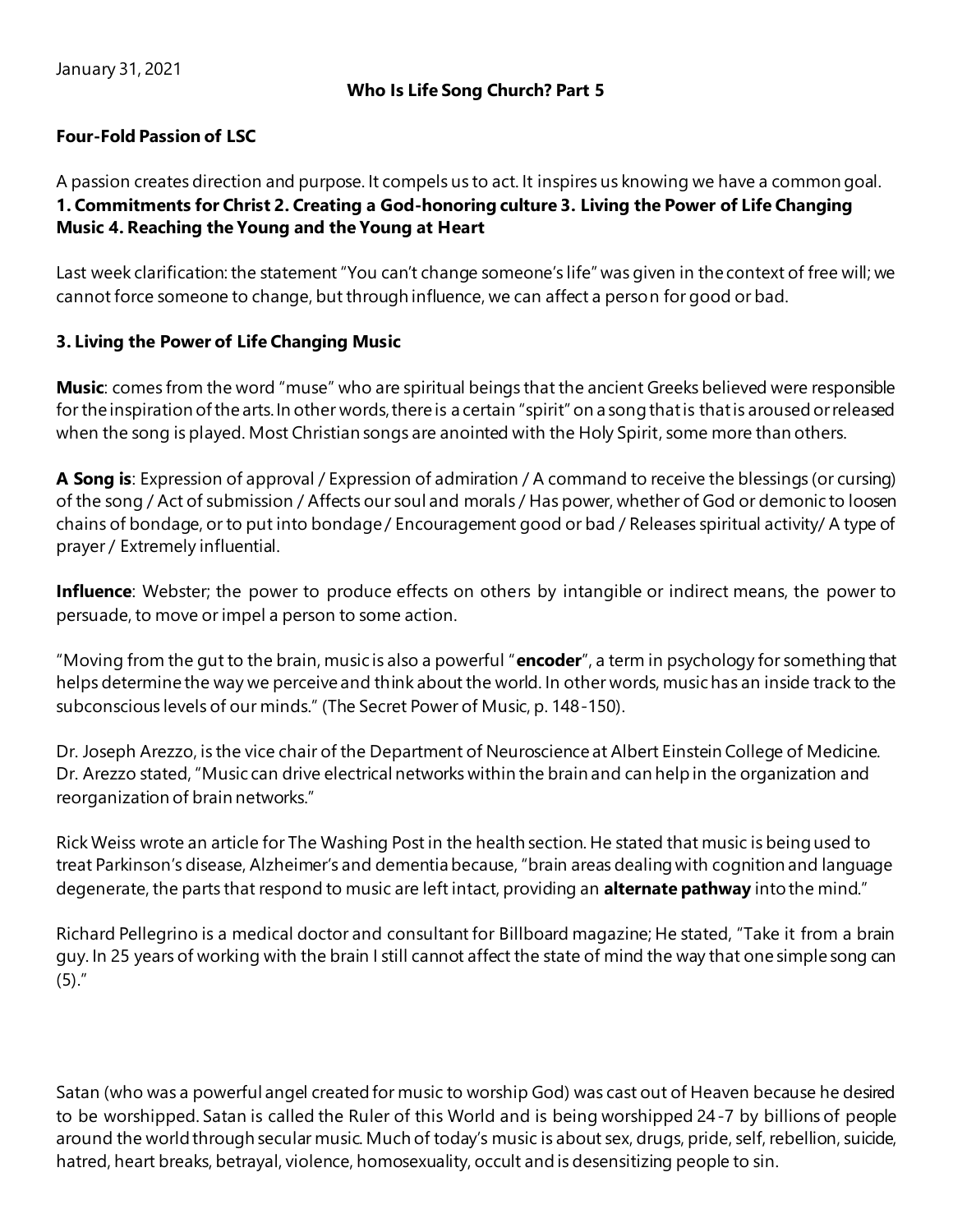John Paul Rice helped to produce "The Hunger Games" and "Remember the Titans." He just fini shed a movie called "A Childs Voice" which is about sex trafficking of children. He said today's music is more openly Satanic than ever before. According to the people in the music industry the two main goals of popular teen music is to "Separate them from their parents and steal their faith." Many of todays secular concerts are occultic rituals designed to control the gates. Praise controls the gates.

"Vladimir Lenin, the co-founder of communism and one of history's greatest expert on subversion and revolution said, "One quick way to destroy a society is through its music." The "Sexual Revolution" was unleashed in the sixties. The new battle cry "Sex, drugs, and rock-n-roll" was now worshipped as the new "Unholy Trinity." Satan comes as an "angel of light" and under the guise of "peace and love" came one of the greatest **occult rituals** of all time called "Woodstock." Praise controls the gates, and whoever controls the gates, controls the land. This movement to force God out of America, gained great power.

## **The original "Woodstock"**

Mount Sinai was completely engulfed in smoke because the Lord descended upon it in fire as the whole mountain quaked. The blast of a trumpet grew louder and louder. Moses spoke and God answered him by voice. The Lord was on the top of the mountain and called Moses and he went up to receive the Ten Commandments. When Moses came back down, the people of Israel were worshipping the gold calf with music, sex, dancing, and drinking. Moses smashed the Ten Commandments that were written on stone and called out to the people "*Whoever is on the Lord's side come to me!*" About three thousand people were slain that day. This separation is now happening in America as the Kingdom of Darkness is being shaken.

We now come to **Mount Zion** sprinkled with the blood of Jesus, the Mediator of the new covenant.

**Heb 12:18-29** *See that you do not refuse Him who speaks. For if they did not escape who refused Him who spoke on earth, much more shall we not escape if we turn away from Him who speaks from heaven, 26 whose voice then shook the earth; but now He has promised, saying, "Yet once more I shake not only the earth, but also heaven." 27 Now this, "Yet once more," indicates the removal of those things that are being shaken, as of things that are made, that the things which cannot be shaken may remain. 28 Therefore, since we are receiving a kingdom which cannot be shaken, let us have grace, by which we may serve God acceptably with reverence and godly fear. 29 For our God is a consuming fire.* 

**Ps 22:3-5** *But You are holy, Enthroned in the praises of Israel. 4 Our fathers trusted in You; They trusted, and You delivered them. 5 They cried to You, and were delivered; They trusted in You, and were not ashamed*. We trust God and are Not Ashamed to praise Him! Who does secular music enthrone? The ruler of this world Satan.

**2 Chron 20:21,22** *And when he had consulted with the people, he appointed those who should sing to the Lord, and who should praise the beauty of holiness, as they went out before the army and were saying: "Praise the Lord, For His mercy endures forever." 22 Now when they began to sing and to praise, the Lord set ambushes against the people of Ammon, Moab, and Mount Seir, who had come against Judah; and they were defeated.*  Judah means "Praise" and we are the spiritual tribe of Judah!

God is enthroned on the praises of His people. We praise Him and He fights our battles!

**Ps 47:1-3** *Oh, clap your hands, all you peoples! Shout to God with the voice of triumph! 2 For the Lord Most High is awesome; He is a great King over all the earth. 3 He will subdue the peoples under us, And the nations under our feet.*